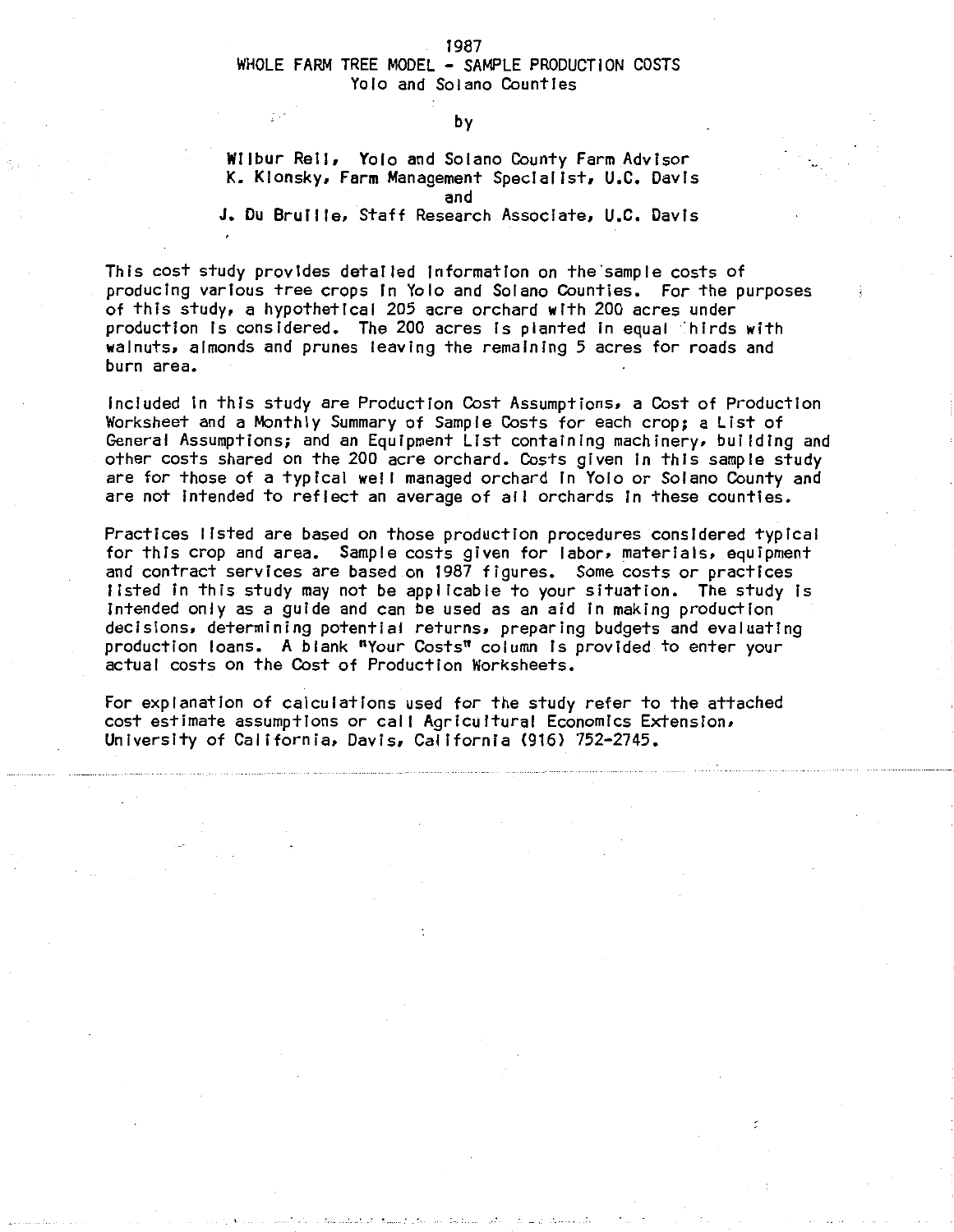# GENERAL PRODUCTION COST ASSUMPTIONS FOR 200 ACRE WHOLE FARM TREE MODEL ·Yolo and Solano Counties - 1987

The following list contains a detailed description of the equipment, time requirement, and other assumptions pertaining to the costs of production for a sample orchard in Yolo or Solano County.

- 1. Labor rates include 34% for benefits (SDI ,FICA, Insurance, holidays, etc.): .Machinery operators: \$6.50/hr \$6.50/hr \$5.00/hr lrrlgators: Misc. Labor:
- 2. The number of trees per acre and spacing Is as follows: Walnuts -<br>Almonds -<br>Prunes -48 trees/acre -  $3J'$  X  $30'$  spacing. 75 trees/acre -  $24'$  X  $24'$  spacing. 108 trees/acre.

3. Irrigation:

| Sprinkler Irrigation system for 200 acres includes: |           |
|-----------------------------------------------------|-----------|
| Pipeline \$400/acre $\times$ 200 acres =            | \$ 80,000 |
| 300 ft Well and 100 HP Pump                         | 25,000    |
|                                                     | \$105,000 |

Irrigation labor - 0.5 hr/application/acre @ \$5.00/hr x 7 = \$ 17.50/acre<br>Electricity - @ 65% plant efficiency =  $$107.94/acre$ Electricity -  $\theta$  65% plant efficiency = 7 Irrigations - 35 ac In total Pump capacity  $-$  1100 gal/min = 2431 ac.in./hr 2.0567 hrs/acre/Irr. X 7 Irr. = 14.4 hrs/acre

4. County taxes:  $(1\% \text{ of }$  land + equipment and building costs) = \$ 32.52/acre

5. Pickup: 75 mlles/acre/yr. Repairs \$3,09/acre +Fuel \$7.76/acre=\$10.85/acre

6. Buildings and equipment:

| Building for equipment (1,200 sq.ft.) | <u> 200 acres</u><br>\$24,000 | Per acre<br>\$120,00 |
|---------------------------------------|-------------------------------|----------------------|
| Shop and tools                        | \$4,000                       | 520.00               |
| $l$ nsurance for equipment $-$        |                               |                      |
| 60% of new cost $0.5% =$              | \$ 690                        | 5, 3.45              |

7. Equipment costs:

In al locatlng the equipment costs per acre, the fol lowing calculatlons were made: (a) "Original Cost" of equipment Is the new cost Including sales tax. (b) "Depreciation" ls the new cost per acre divided by the years of life. (c) "Interest" on investment is figured as one-half of the new cost per acre multiplied by the interest rate. One-half of the new cost ls the average value of the equipment during Its useful life. (d) The Investment per acre used In the cost study Is calculated at 60% of the depreciation and Interest costs for all new equipment to reflect a mix of new and used equipment.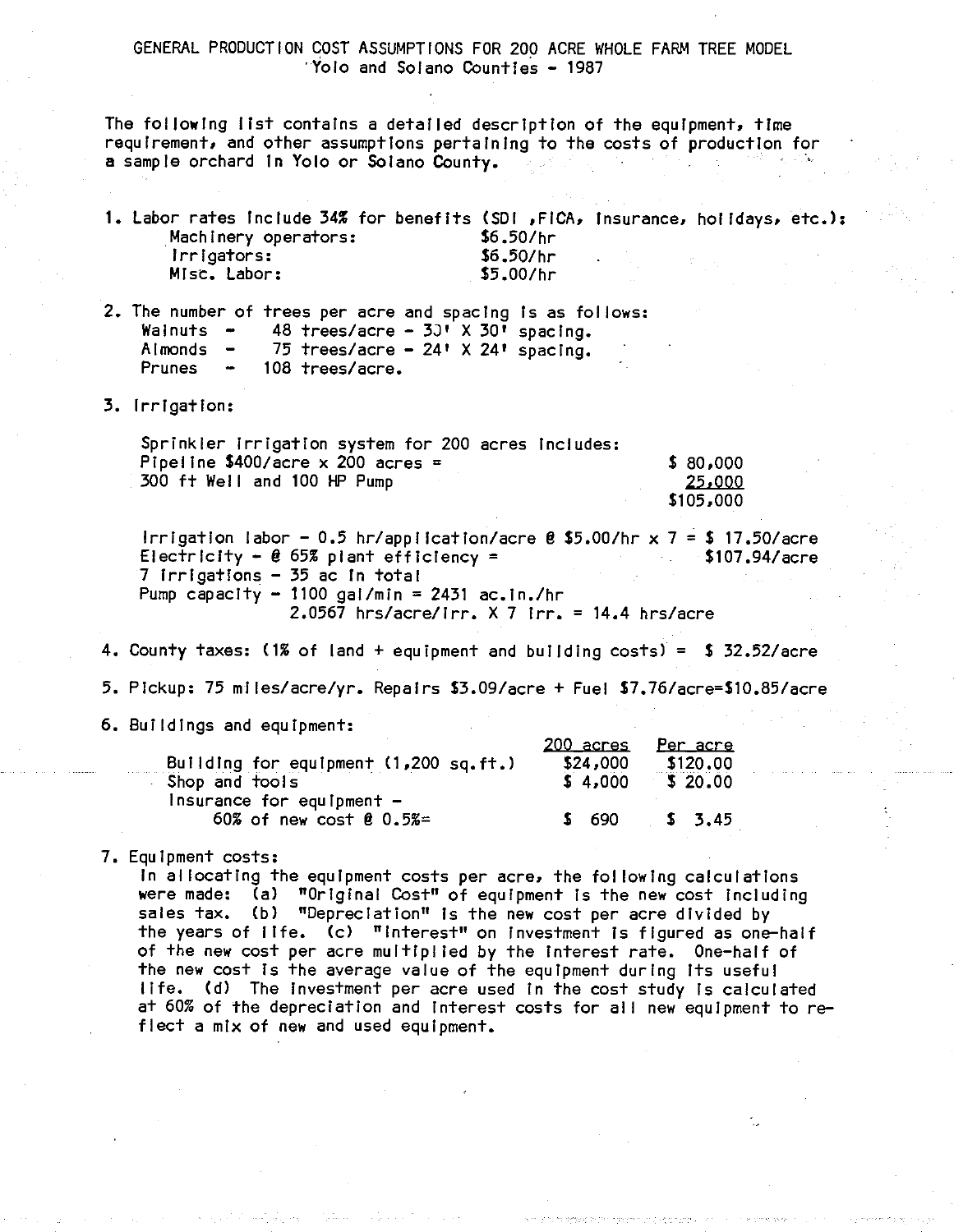#### PRODUCTION COST ASSUMPTIONS FOR WALNUTS

Yolo and Solano Counties - 1987

The following list contains a detailed description of the equipment, time requirement, amount and type of materials used and other assumptions pertaining to the sample costs of producing walnuts in Yolo or Solano County.

- 1. Prune in December: Equipment: Pruning tower and misc. pruning equipment **0** \$0.27/hr  $\times$  6.5 hrs/acre =  $\frac{1}{2}$  1.76/acre. Labor:  $6.5$  hours/acre  $\ell$  \$6.50/hour =  $$42.25/accre.$
- 2. Brush removal in January: Equipment: Chain saw - .75 hr/acre  $0.09/hr =$  $$0.07/accre$ Brush rake on 45 HP tractor - 1 hr  $\ell$  \$3.52/hr = \$ 3.52/acre Labor: 2.0 hours/acre  $\theta$  \$6.50/hour =  $$13.00/accre$
- 3. Herbicide Materials:

|             |                       | Rate/acre                  |                         | % Acreage      |                      |
|-------------|-----------------------|----------------------------|-------------------------|----------------|----------------------|
| Date<br>Nov | Material<br>Sterilant | <u>Applied</u><br>$4$ $1b$ | Cost/unit<br>\$12.60/1b | Treated<br>25% | Cost/acre<br>\$12,60 |
|             | Roundup<br>Surfactant | 1 qt                       | \$87.00/gal             | 25%            | \$5.44<br>\$0.25     |
| Ju i        | Roundup<br>Surfactant | 1 qt                       | \$87.00/gal             | 25%            | \$5.44<br>\$0.25     |
| Aug         | Roundup<br>Surfactant | 1 qt                       | \$87,00/gal             | 25%            | \$5.44<br>\$0.25     |
| Sep         | Roundup<br>Surfactant | $0.5$ gal                  | \$87.00/gal             | 75%            | \$32.63<br>S 0.75    |

Herbicide Application and Labor:

| Date | <u>Description</u> | Hours/acre | $5$ /hour | <u>Cost/acre</u> |
|------|--------------------|------------|-----------|------------------|
| Nov  | 45 HP tractor      | 0.5        | \$3,12    | \$1.56           |
|      | Weedsprayer        | 0.5        | \$1,67    | \$0.83           |
|      | Labor              | 0, 5       | \$6.50    | \$3.25           |
| Jul  | 3 wheel cycle      | 0.5        | \$1.56    | \$0.78           |
|      | Small sprayer      | 0.5        | \$0.49    | \$0.25           |
|      | Labor              | 0.5        | \$6,50    | \$3,25           |
| Aug  | 3 wheel cycle      | 0.5        | \$1.56    | \$0.78           |
|      | Small sprayer      | 0.5        | \$0.49    | \$0.25           |
|      | Labor              | 0.5        | \$6,50    | \$3.25           |
| Sep  | 45 HP tractor      | 0.5        | \$3.12    | \$1.56           |
|      | Weedsprayer        | 0.5        | \$1.67    | \$0.83           |
|      | Labori             | 0.5        | \$6.50    | \$3.25           |

1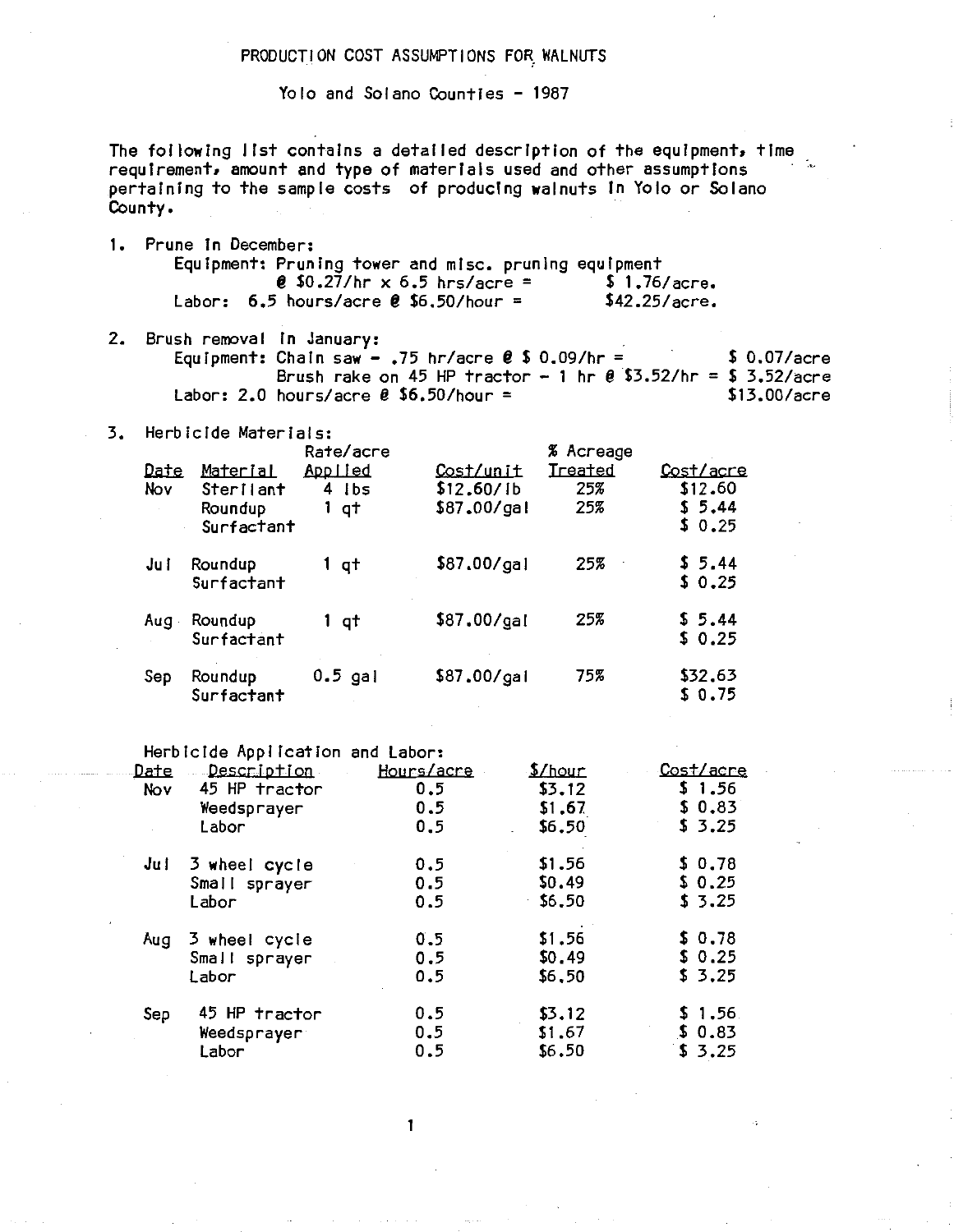|    | Date<br>Nov<br>Ju I<br>Aug<br>Sep<br>Total       | Herbicide Summary:<br>Materials<br>\$18.29<br>\$5.69<br>\$5.69<br>\$33.38<br>\$63.05                         | Application<br>\$2.39<br>\$1.03<br>\$1.03<br>2.39<br>\$6.84                                                                                                                                            | Labor<br>\$3.25<br>5.3.25<br>\$3,25<br>2.25<br>\$13.00          | Total<br>\$23.93<br>\$9.97<br>\$9.97<br>\$39.02<br>\$82,89               |
|----|--------------------------------------------------|--------------------------------------------------------------------------------------------------------------|--------------------------------------------------------------------------------------------------------------------------------------------------------------------------------------------------------|-----------------------------------------------------------------|--------------------------------------------------------------------------|
|    |                                                  | 4. Pest and Disease Sprays:                                                                                  |                                                                                                                                                                                                        |                                                                 |                                                                          |
|    | Date<br>Mar                                      | <u>Material</u><br>Blight spray                                                                              | Rate/acre<br>Applied<br>16 ibs                                                                                                                                                                         | Cost/unit<br>\$1.94/1b                                          | Cost/acre<br>\$31.04                                                     |
|    | Apr                                              | Blight spray                                                                                                 | $16$ $1b$ s                                                                                                                                                                                            | \$1.94/1b                                                       | \$31.04                                                                  |
|    | May                                              | Blight spray<br>Codling moth spray                                                                           | 16 Ibs<br>1 gal                                                                                                                                                                                        | \$1.94/1b<br>\$32.94/gal                                        | \$31.04<br>\$32.94                                                       |
|    | Jun                                              | Codling moth spray                                                                                           | $1$ gal                                                                                                                                                                                                | \$32.94/gal                                                     | \$32.94                                                                  |
|    | Aug                                              | Maiithion<br>New Lure                                                                                        | $1$ q <sup>+</sup><br>$1$ q $+$                                                                                                                                                                        | \$25.81/gal<br>\$13.44/gal                                      | \$6.45<br>\$3.36                                                         |
|    | Labor                                            | Description<br>70 HP tractor<br>Speed sprayer $-$ pto                                                        | Application and Labor (5 times - Mar, Apr, May, Jun, Aug):<br><u>Hours/acre</u><br>\$/hour<br>0.3<br>\$5.50<br>0.3<br>\$8.64<br>0.3<br>\$6.50                                                          | Cost/acre<br>\$1,65<br>\$2.59<br>\$1.95                         |                                                                          |
|    | Date<br>Mar<br>Apr<br>May<br>Jun<br>عسه<br>Total | Pest and Disease Spray Summary:<br>Materials<br>\$31.04<br>\$31.04<br>\$63.98<br>\$32.94<br>2.81<br>\$168.81 | Application<br>\$4.24<br>\$4.24<br>\$4.24<br>\$4.24<br>24.24<br>\$21,20                                                                                                                                | Labor<br>\$1.95<br>\$1.95<br>\$1.95<br>\$1.95<br>1.95<br>\$9.75 | Total<br>\$37.23<br>\$37.23<br>\$70.17<br>\$39.13<br>\$16.00<br>\$199.76 |
| 5. |                                                  | Rodent control in April:                                                                                     | Materials: Poison Grains @ \$0.50/acre<br>Time & Equipment: rent gopher machine at \$0.50/acre<br>45 HP tractor-0.5 hr/acre @ 3.12/hr = \$1.56/acre                                                    |                                                                 |                                                                          |
| 6. |                                                  |                                                                                                              | Fertilize in May through sprinkler system:<br>Materials: 200 lbs $N$ @ \$0.30/lb =                                                                                                                     | \$60/accre                                                      |                                                                          |
| 7. |                                                  |                                                                                                              | Mow weeds in April, June, August, and September:<br>Equipment: 70 HP tractor and mower $\theta$ \$8.38/hour<br>$\times$ 0.5 hrs/acre $\times$ 4 =<br>Labor: 0.5 hrs/acre $\ell$ \$6.50/hr $\times$ 4 = | \$16.76/accre<br>\$13.00/acre                                   |                                                                          |

 $\overline{\mathbf{c}}$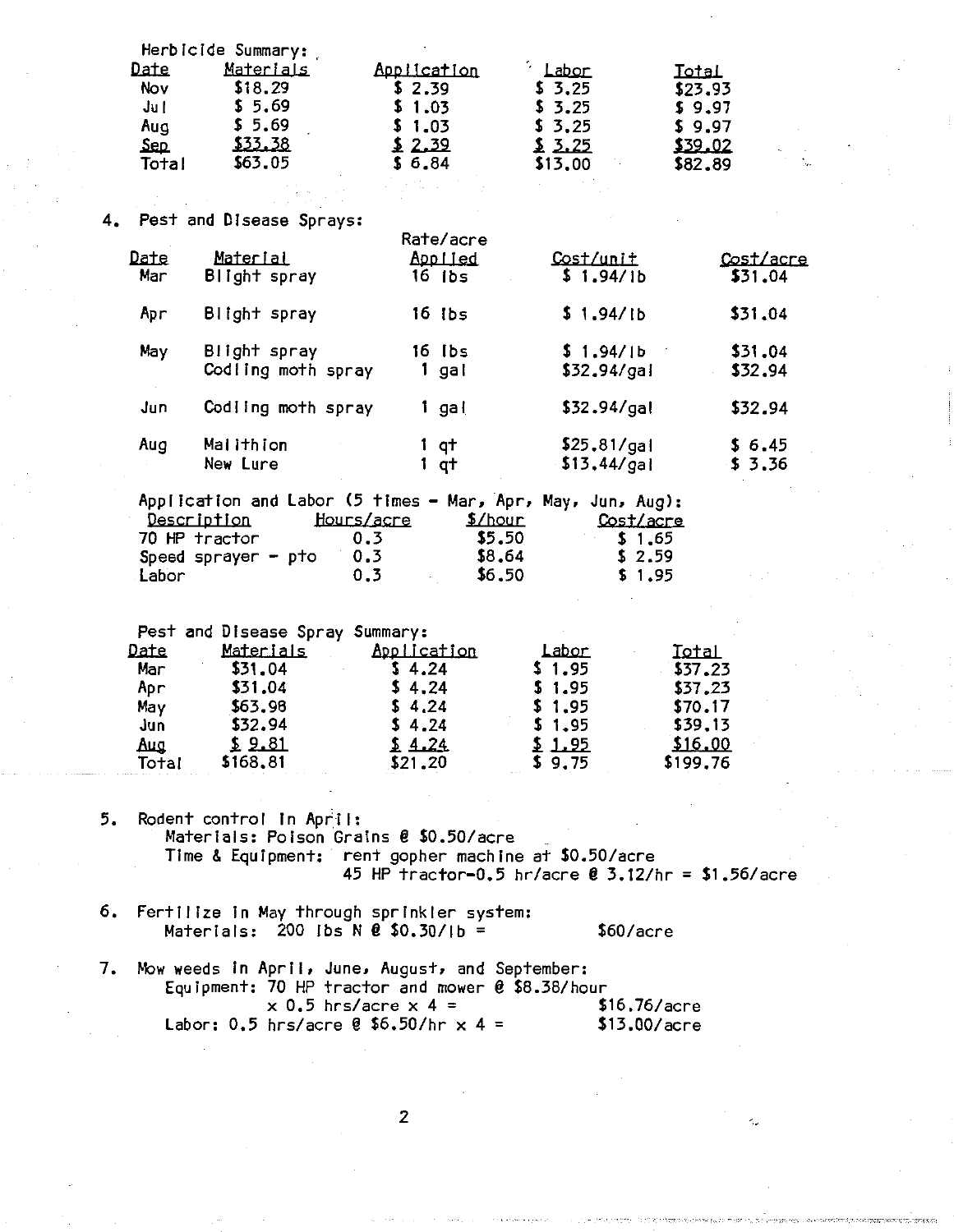8. Irrigation:

| Month                     | March | May |    | <u>June July August</u> | Total |
|---------------------------|-------|-----|----|-------------------------|-------|
| $\frac{1}{2}$ irrigations |       |     | 2x |                         |       |
| Amount (ac.in.)           |       |     |    |                         |       |

9. Harvest In August:  $Customer$  harvest - 3000 lbs/acre Shake, Sweep, Pickup, Haul (Custom) = Hull and dry \$85/ton  $x$  1.5 ton/acre = \$ 150.00/acre \$ 127.50/acre

# 10. Establishment costs =

\$7700/acre

The establ Jshment costs are divided by 40 years. Interest on Investment Is calculated at 12%. The annual costs of Investment Jn the trees are: \$192.50 depreciation + \$462.00 Interest per acre.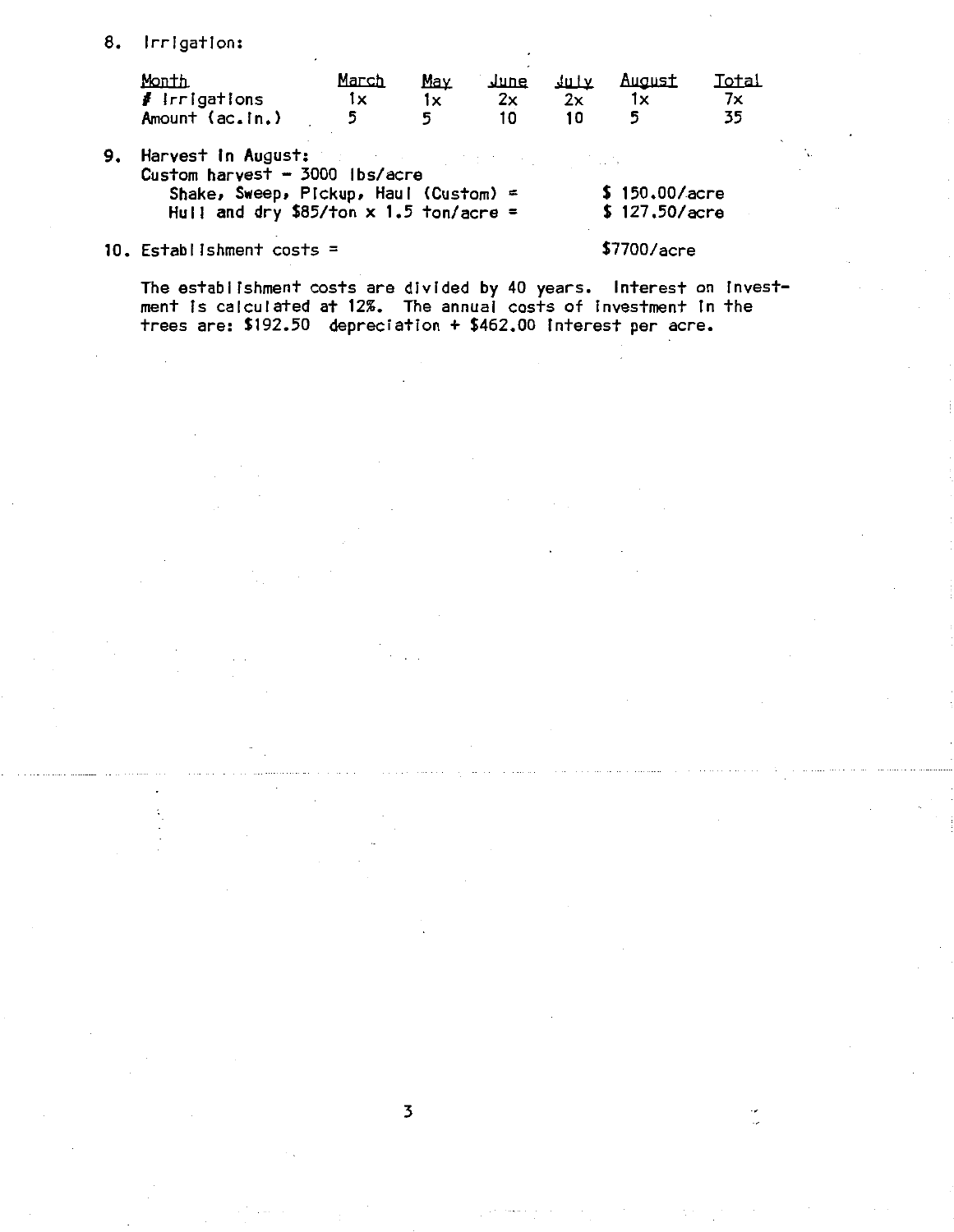|  |  |  |  |  | Sample costs to produce english walnuts |
|--|--|--|--|--|-----------------------------------------|
|--|--|--|--|--|-----------------------------------------|

Yolo and Solano Counties - 1987

Labor Rate:

6.50/hr. skilled labor Interest Rate: 12.88%

3,000 lbs/acre (dry in shell) 5.00/hr. field labor **Yield:** 

|                                                     |          |                  |         | - Cash and Labor Costs per Acre - |                                                                                                                 |       |         |      |
|-----------------------------------------------------|----------|------------------|---------|-----------------------------------|-----------------------------------------------------------------------------------------------------------------|-------|---------|------|
|                                                     | Hours    | <b>Labor</b>     | Fuel 4  |                                   | — Materials —                                                                                                   |       | Total   | Your |
| Operation                                           | per Acre |                  | Repairs |                                   | Kind and Quantity Allen Control of the Muslim Control of the Muslim Control of the Muslim Control of the Muslim | Cost  | Cost    | Cost |
| <b>Dultural costs:</b>                              |          |                  |         |                                   |                                                                                                                 |       |         |      |
| Pruning                                             | 6.5      | \$42.25          | \$1.76  |                                   |                                                                                                                 |       | \$44    |      |
| Brush Removal                                       | 20       | 13.88            | 3.59    |                                   |                                                                                                                 |       | 17      |      |
| Herbicide (4X)                                      |          |                  |         | <b>Materials</b>                  |                                                                                                                 | 463   | 63      |      |
| <b>Application costs</b>                            | 20       | 13.80            | 6.B4    |                                   |                                                                                                                 |       | 28      |      |
| Pest/Disease Sprays (5X)                            |          |                  |         | <b>Materials</b>                  |                                                                                                                 | 169   | 169     |      |
| <b>Application costs</b>                            | 1.5      | 9.75             | 21.28   |                                   |                                                                                                                 |       | 31      |      |
| Rodent control                                      | .5       | 3.25             | 1.56    | Materials + Rent machine          |                                                                                                                 | 1     | 6       |      |
| Fertilize via sprinkler                             |          |                  |         | 200 lbs. N @ .30/lb.              |                                                                                                                 | 60    | 69      |      |
| Howing (4X)                                         | 2.0      | 13.88            | 16.76   |                                   |                                                                                                                 |       | 39      |      |
| Irrigation $(7 \times 5)$                           | 3.5      | 17.50            | 11.95   | Pump costs for 35 ac.in.          |                                                                                                                 | 108   | 137     |      |
| Costs for pick up truck                             |          |                  | 10.85   |                                   |                                                                                                                 |       | 11      |      |
|                                                     |          |                  |         |                                   |                                                                                                                 |       |         |      |
| Interest on operating capital @ 12.00% for 6 months |          |                  |         |                                   |                                                                                                                 |       | 35      |      |
| TOTAL CULTURAL COSTS                                | 18.0     | \$112            | \$75    |                                   |                                                                                                                 | \$401 | \$622   |      |
| Harvest Costs:                                      |          |                  |         |                                   |                                                                                                                 |       |         |      |
| <b>Harvest</b>                                      |          |                  |         | Custom harvest - \$150/acre       |                                                                                                                 |       | \$150   |      |
| Hull and dry                                        |          |                  |         | $Custom - $85/ton$                |                                                                                                                 |       | 128     |      |
|                                                     |          |                  |         |                                   |                                                                                                                 |       |         |      |
| TOTAL HARVEST COSTS                                 |          |                  |         |                                   |                                                                                                                 |       | \$278   |      |
| Cash overhead:                                      |          |                  |         |                                   |                                                                                                                 |       |         |      |
| Office and business costs                           |          |                  |         |                                   |                                                                                                                 |       | \$70    |      |
| <b>County Taxes</b>                                 |          |                  |         |                                   |                                                                                                                 |       | 33      |      |
| Equipment Insurance                                 |          |                  |         |                                   |                                                                                                                 |       | 3       |      |
| Total Cash overhead costs                           |          |                  |         |                                   |                                                                                                                 |       | \$186   |      |
| total cash costs                                    |          |                  |         |                                   |                                                                                                                 |       | \$1,806 |      |
| total cash cost per ton                             |          |                  |         |                                   |                                                                                                                 |       | \$671   |      |
|                                                     |          | Per Production   |         |                                   | Annual Cost -                                                                                                   |       |         |      |
| Investment                                          |          | Acre             |         | Depreciation                      | Interest @ 12.00%                                                                                               |       |         |      |
|                                                     |          |                  |         |                                   |                                                                                                                 |       |         |      |
| Land @ \$2,580/Acre                                 |          | <b>12,52</b>     |         |                                   | \$307                                                                                                           |       | \$387   |      |
| Equipment & buildings                               |          | 690              |         | 炀                                 | 41                                                                                                              |       | 96      |      |
| Trees (40 yr. depreciation)                         |          | 7,700            |         | 193                               | 462                                                                                                             |       | 655     |      |
| total investment costs                              |          | \$10,952         |         | 1247                              | \$811                                                                                                           |       | \$1,058 |      |
| TOTAL COSTS PER ACRE                                |          |                  |         |                                   |                                                                                                                 |       | \$2,064 |      |
| Cost per ton @                                      |          | 3,000 lbs. yield |         |                                   |                                                                                                                 |       | \$1,376 |      |
|                                                     |          |                  |         |                                   |                                                                                                                 |       |         |      |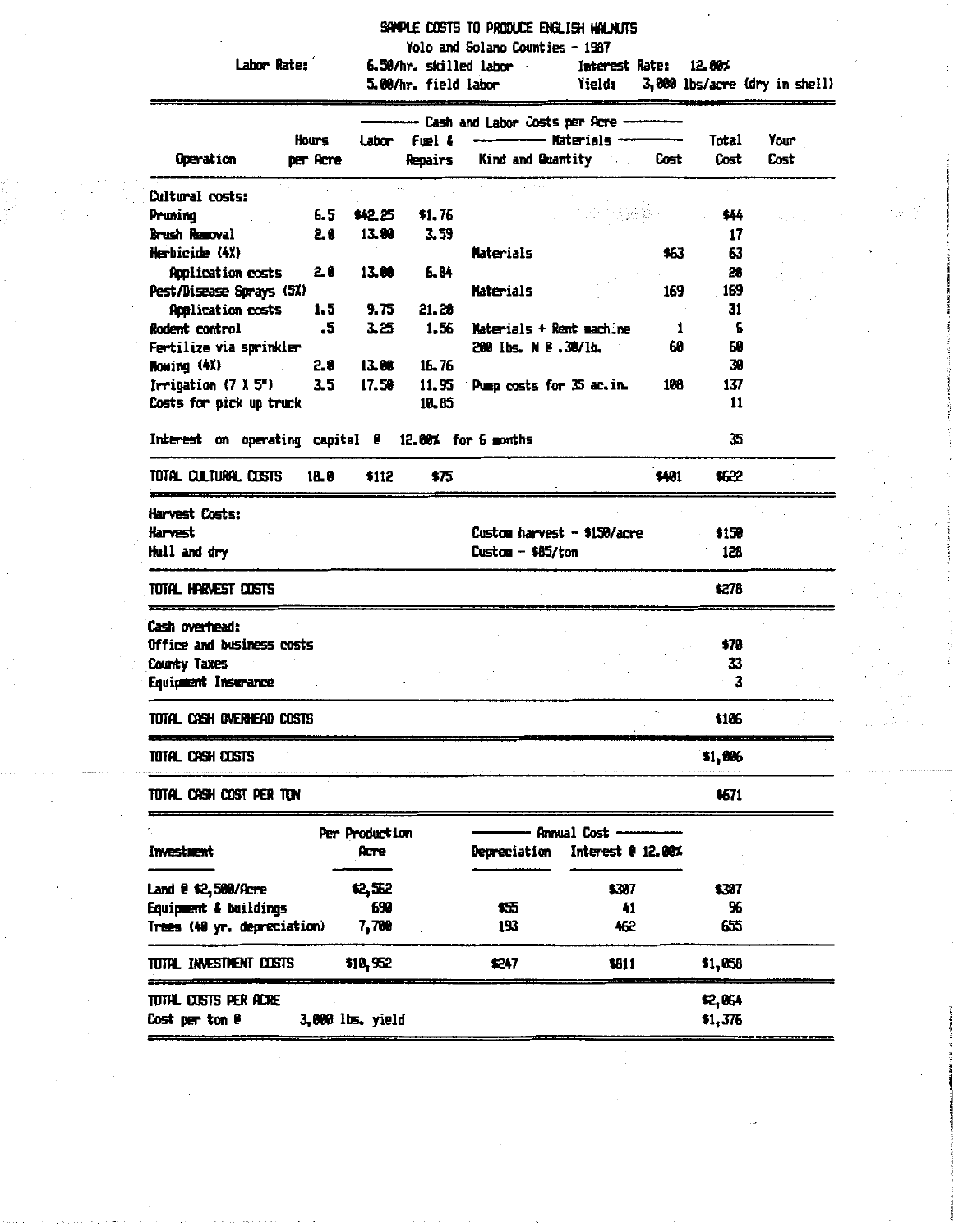### MONTHLY SUMMARY OF SAMPLE COSTS TO PRODUCE ENGLISH WALNUTS Yolo and Solano Counties - 1987

 $\bar{\phantom{a}}$ 

| Operation                     | Jan  | Feb  | Mar  | Apr  | <b>Hay</b> | Jun  | Jul  | Aug   | Sep  | 0ct  | <b>Nov</b> | Dec  | <b>TUTAL</b> |
|-------------------------------|------|------|------|------|------------|------|------|-------|------|------|------------|------|--------------|
| Cultural costs:               |      |      |      |      |            |      |      |       |      |      |            |      |              |
| Pruning                       |      |      |      |      |            |      |      |       |      |      |            | \$44 | \$44         |
| Brush Removal                 | \$17 |      |      |      |            |      |      |       |      |      |            |      | 17           |
| Herbicide (4X)                |      |      |      |      |            |      | 46   | 16    | \$33 |      | \$16       |      | 63           |
| <b>Application costs</b>      |      |      |      |      |            |      |      | 4     | 6    |      | 6          |      | 28           |
| Pest/Disease Sprays (5X)      |      |      | \$31 | \$31 | 464        | \$33 |      | 18    |      |      |            |      | 169          |
| <b>Application costs</b>      |      |      | Б    | 6    | 6          | 6    |      | 6     |      |      |            |      | 31           |
| Rodent control                |      |      |      | 6    |            |      |      |       |      |      |            |      | 6            |
| Fertilize via sprinkler       |      |      |      |      | 59         |      |      |       |      |      |            |      | 60           |
| Mowing (4X)                   |      |      |      | 7    |            | 7    |      |       | 7    | \$7  |            |      | 38           |
| Irrigation $(7 \times 5)$     |      |      | 28   |      | 28         | 39   | 39   | 20    |      |      |            |      | 137          |
| Costs for pick up truck       | 1    | \$1  | 1    | 1    | 1          | 1    | 1    | 1     | 1    | 1    | 1          | 1    | 11           |
| Interest on operating capital | 3    | 3    | 3    | 3    | 3          | 3    | 3    | 3     | 3    | 3    | 3          | 3    | 35           |
| TUTAL CULTURAL COSTS          | \$28 | \$4  | \$61 | \$54 | \$154      | \$98 | \$53 | \$49  | \$50 | \$11 | \$28       | \$48 | \$622        |
| Harvest Costs:                |      |      |      |      |            |      |      |       |      |      |            |      |              |
| Harvest                       |      |      |      |      |            |      |      | 150   |      |      |            |      | 153          |
| Hull and dry                  |      |      |      |      |            |      |      | 128   |      |      |            |      | 128          |
| Total Harvest Costs           |      |      |      |      |            |      |      | \$278 |      |      |            |      | \$278        |
| Cash overhead:                |      |      |      |      |            |      |      |       |      |      |            |      |              |
| Office and business costs     | 6    | 6    | 6    | 6    | 6          | 6    | 6    | 6     | 6    | 6    | 6          | 6    | 70           |
| County Taxes                  |      |      |      | 16   |            |      |      |       |      |      |            | 16   | 33           |
| Equipment Insurance           | 3    |      |      |      |            |      |      |       |      |      |            |      | 3            |
|                               |      |      |      |      |            |      |      |       |      |      |            |      |              |
| TUTAL CASH OVERHEAD COSTS     | \$9  | 46   | 46   | \$22 | 46         | 16   | \$6  | 鉐     | 16   | \$6  | 46         | \$22 | \$106        |
| Total Cash Costs              | \$30 | \$10 | \$67 | \$76 | \$159      | \$55 | \$59 | \$333 | \$56 | \$17 | \$34       |      | \$70 \$1,886 |

 $\cdot$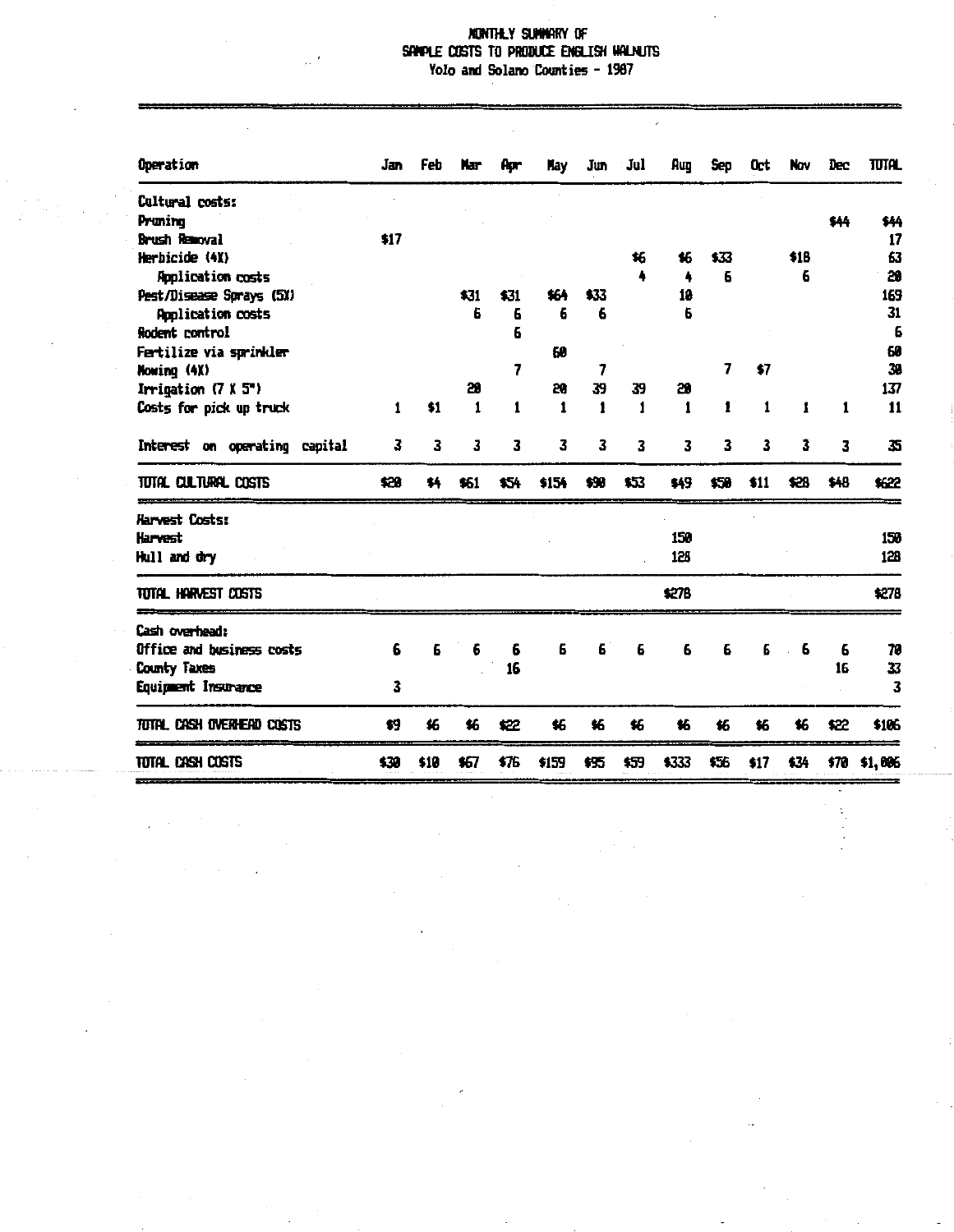# PRODUCTION COST ASSUMPTIONS FOR ALMONDS

Yolo and Solano Counties - 1987

The following list contains a detailed description of the equipment, time requirement, amount and type of materials used and other assumptions pertaining to the sample costs of producing almonds in Yolo or Solano County.

- 1. Prune in December: Equipment: Pruning tower (5 hrs), chain saws and misc. pruning equipment **@ \$0.24/hr x 5 hrs/acre + \$0.12/hr x 10 hrs = \$ 2.40/acre.** Labor: 10 hours/acre  $\ell$  \$5.00/hour =  $$50.00/acre.$
- 2. Push brush in December: Equipment: Brush rake on 45 HP tractor - 1 hr  $\ell$  \$3.52/hr = \$ 3.52/acre Labor: 2.0 hours/acre  $\ell$  \$6.50/hour = \$13.00/acre
- 3. Poling in December and August: Labor:  $2 \times 8$  hours/acre  $\times$  \$5.00/hr =

\$80.00/acre

4. Herbicide Materials:

|                    |                                         | Rate/acre                |                                        | % Acreage             |                                |
|--------------------|-----------------------------------------|--------------------------|----------------------------------------|-----------------------|--------------------------------|
| <u>Date</u><br>Nov | <u>Material</u><br>Sterilant<br>Roundup | Applied<br>4 Ibs<br>1 at | Cost/unit<br>\$12,60/lb<br>\$87.00/gal | Treated<br>25%<br>25% | Cost/acre<br>\$12,60<br>\$5.44 |
| Jun                | Surfactant<br>Roundup<br>Surfactant     | $1$ q $t$                | \$87.00/gal                            | 25%                   | \$0.25<br>\$5.44<br>\$0.25     |
| Ju I               | Roundup<br>Surfactant                   | $0.5$ gal                | \$87.00/gal                            | 75%                   | \$32.63<br>\$0.75              |

Herbicide Application and Labor:

| <u>Date</u> | Description       | Hours/acre | \$/hour | Cost/acre |
|-------------|-------------------|------------|---------|-----------|
| Nov         | 45 HP tractor     | 0.5        | \$3.12  | \$1.56    |
|             | Weedsprayer       | 0.5        | \$1.67  | \$0.83    |
|             | Labor             | 0.5        | \$6,50  | \$3.25    |
|             | Jun 3 wheel cycle | 0.5        | \$1,56  | \$0.78    |
|             | Small sprayer     | 0.5        | \$0.49  | \$0.25    |
|             | Labor             | 0.5        | \$6.50  | \$3.25    |
| Sep         | 45 HP tractor     | 0.5        | \$3.12  | \$1.56    |
|             | Weedsprayer       | 0.5        | 1.67    | \$0.83    |
|             | Labor             | 0.5        | \$6,50  | \$3.25    |

1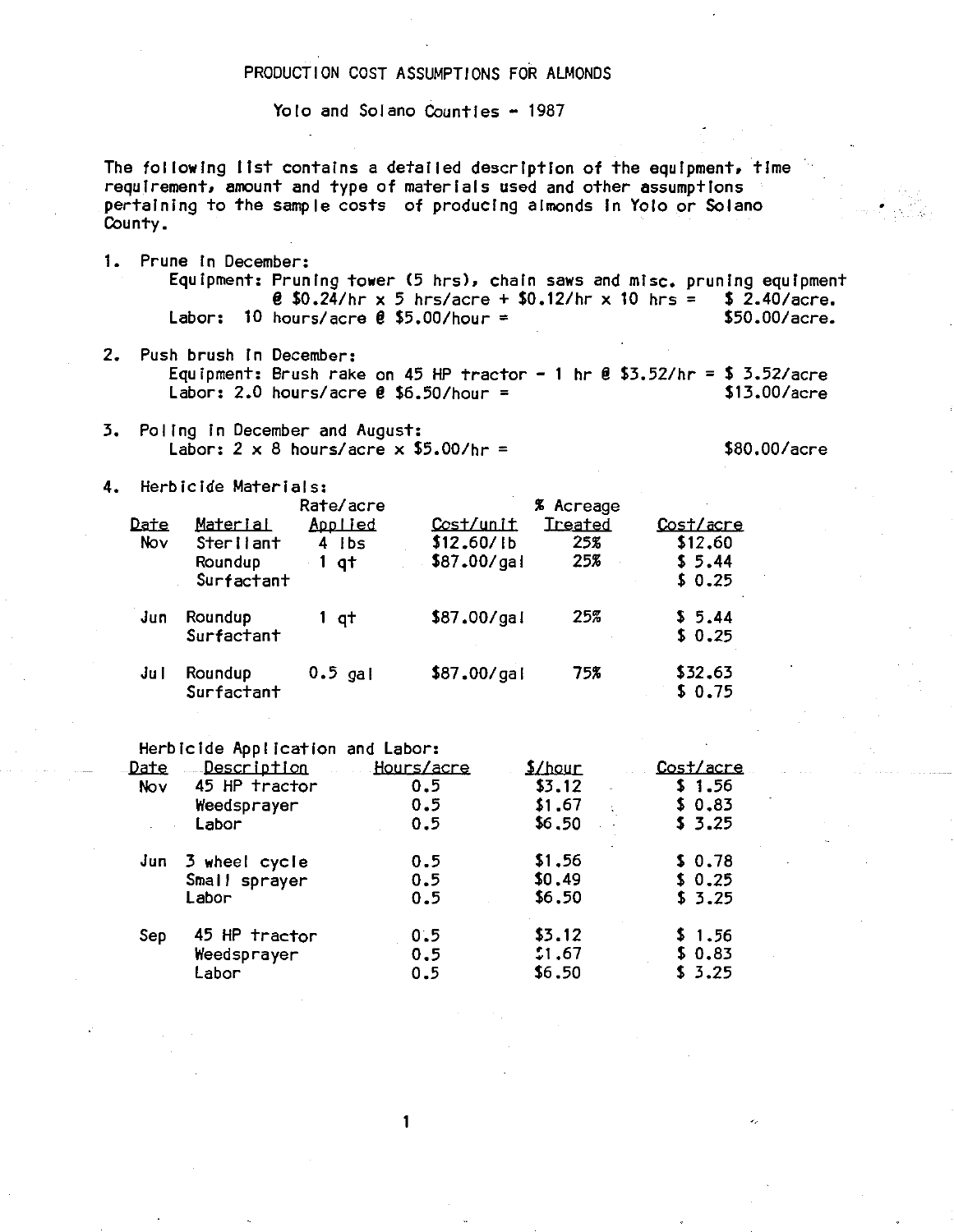|       | Herbicide Summary: |             |                |         |
|-------|--------------------|-------------|----------------|---------|
| Date  | Materials          | Application | <u> Labor </u> | Total   |
| Nov   | \$18.29            | \$2.39      | \$3.25         | \$23.93 |
| Jun   | \$5.69             | \$1.03      | \$3.25         | \$9.97  |
| لىلا  | \$33.38            | 2.39        | \$3.25         | \$39.02 |
| Total | \$57.36            | \$5.81      | \$9.75         | \$72.92 |
|       |                    |             |                |         |
|       |                    |             |                |         |

#### 5. Pest and Disease Sprays:

| Date<br><b>Dec</b> | Material<br>Diazinon<br>01 L | кате/асге<br><u>Applied</u><br>$4$ Ibs<br>6 gal | Cost/unit<br>\$4.27/1b<br>\$2.39/gal | Cost/acre<br>\$17,08<br>\$14.34 |
|--------------------|------------------------------|-------------------------------------------------|--------------------------------------|---------------------------------|
| Feb                | Bloom spray                  | 1 I b                                           | \$21.32/1b                           | \$21.32                         |
| Feb                | Post Bloom spray             | 1 gal                                           | \$10.09/gal                          | \$10.09                         |
| May                | Summer spray                 | 4 ibs                                           | \$7.70/lb                            | \$30.80                         |
| Jul                | <b>Miticide</b>              | 5 Ibs                                           | \$4.26/1b                            | \$21.30                         |

|                       | Application and Labor - $(5 +_1)$ imes - Dec, Feb, Feb, May, Jul): |               |           |
|-----------------------|--------------------------------------------------------------------|---------------|-----------|
| Description           | Hours/acre                                                         | <u>S/hour</u> | Cost/acre |
| 70 HP tractor         | 0.3                                                                | \$5.50        | \$1.65    |
| Speed sprayer $-$ pto | 0.3                                                                | \$8.64        | \$2.59    |
| Labor                 | 0.3                                                                | \$6.50        | \$1.95    |

Pest and Disease Spray Summary:

| Date  | <u>Materials</u> | Application | <u>Labor.</u> | Iotal    |
|-------|------------------|-------------|---------------|----------|
| Dec   | \$31.42          | \$4.24      | \$1.95        | \$37.61  |
| Feb   | \$21.32          | \$4.24      | \$1.95        | \$27.51  |
| Feb   | \$10.09          | \$4.24      | \$1.95        | \$16.28  |
| May   | \$30.80          | \$4.24      | \$1.95        | \$36.99  |
| للعام | <u>\$21.30</u>   | 24.24       | \$1.95        | \$27.49  |
| Total | \$114.93         | \$21.20     | \$9.75        | \$145.88 |
|       |                  |             |               |          |

- 6. Bees 2 hives  $\theta$  \$20/hive in February =
- $7.$ Rodent control in April: \$0.50/acre Materials: Poison Grains @ \$0.50/acre Time & Equipment: rent gopher machine at 45 HP tractor-0.5 hr/acre @ 3.12/hr = \$1.56/acre

\$40/acre

- 8. Fertilize in May through sprinkler system: Materials: 200 lbs N  $\theta$  \$0.30/lb =  $$60/accre$
- Mow weeds in March, June and July: 9. Equipment: 70 HP tractor and mower @ \$8.38/hour<br>x 0.5 hrs/acre x 3 = \$ \$12.57/acre Labor: 0.5 hrs/acre  $\ell$  \$6.50/hr x 3 = \$9.75/acre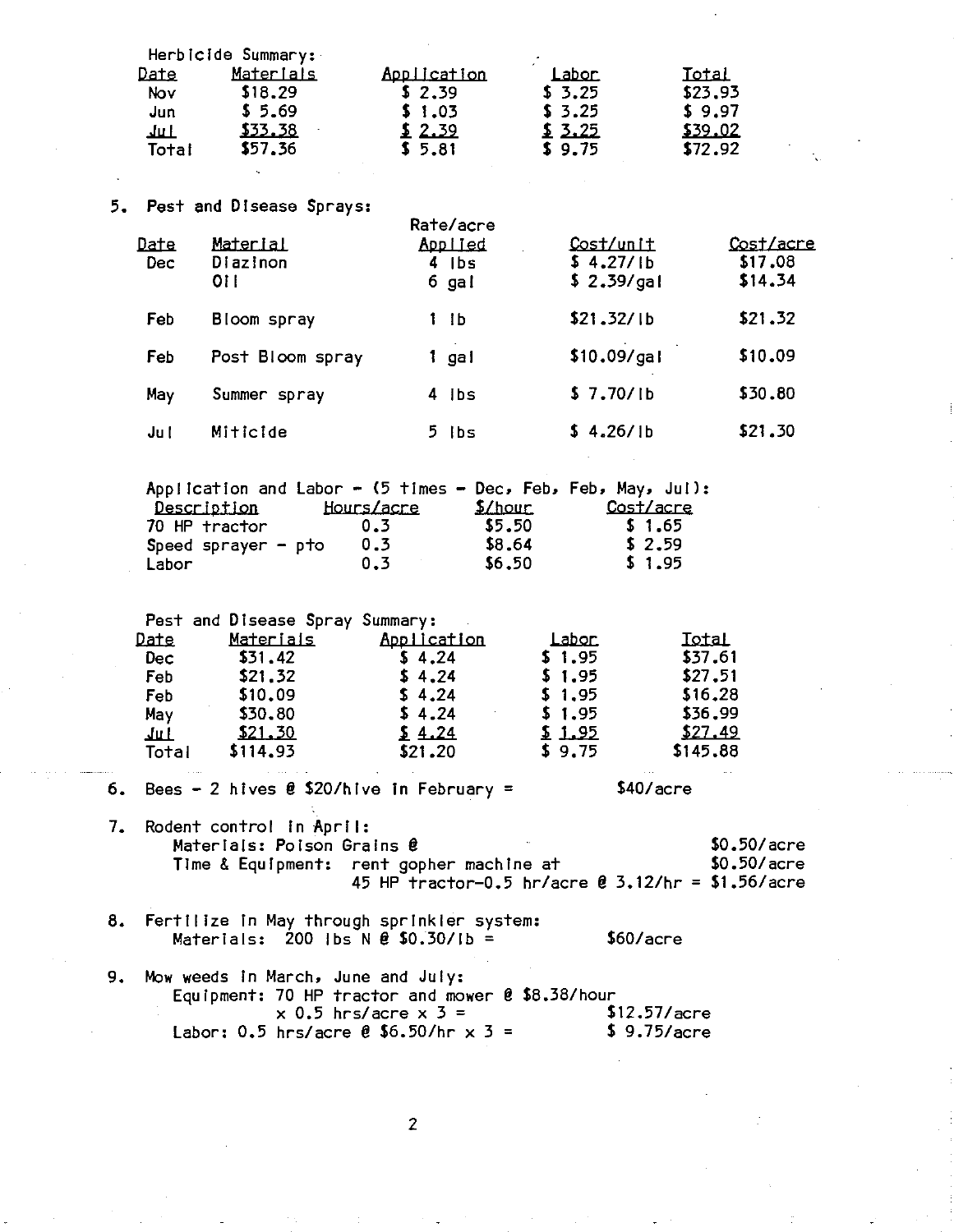10. Irrigation:

| Month           | <u>April</u> | Mav |    |    | <u>June July September Total</u> |    |
|-----------------|--------------|-----|----|----|----------------------------------|----|
| $#$ irrigations |              |     | 2x | 2x |                                  |    |
| Amount (ac.in.) |              |     |    |    |                                  | 35 |

11. Harvest In August: Custom harvest - 1000 lbs meat/acre  $\ell$  \$ 200/acre

12. Establishment costs= \$4600/acre

The establishment costs are divided by 30 years. Interest on Investment ls calculated at 12%. The annual costs of Investment In the trees are: \$153.33 depreciation + \$276.00 Interest per acre.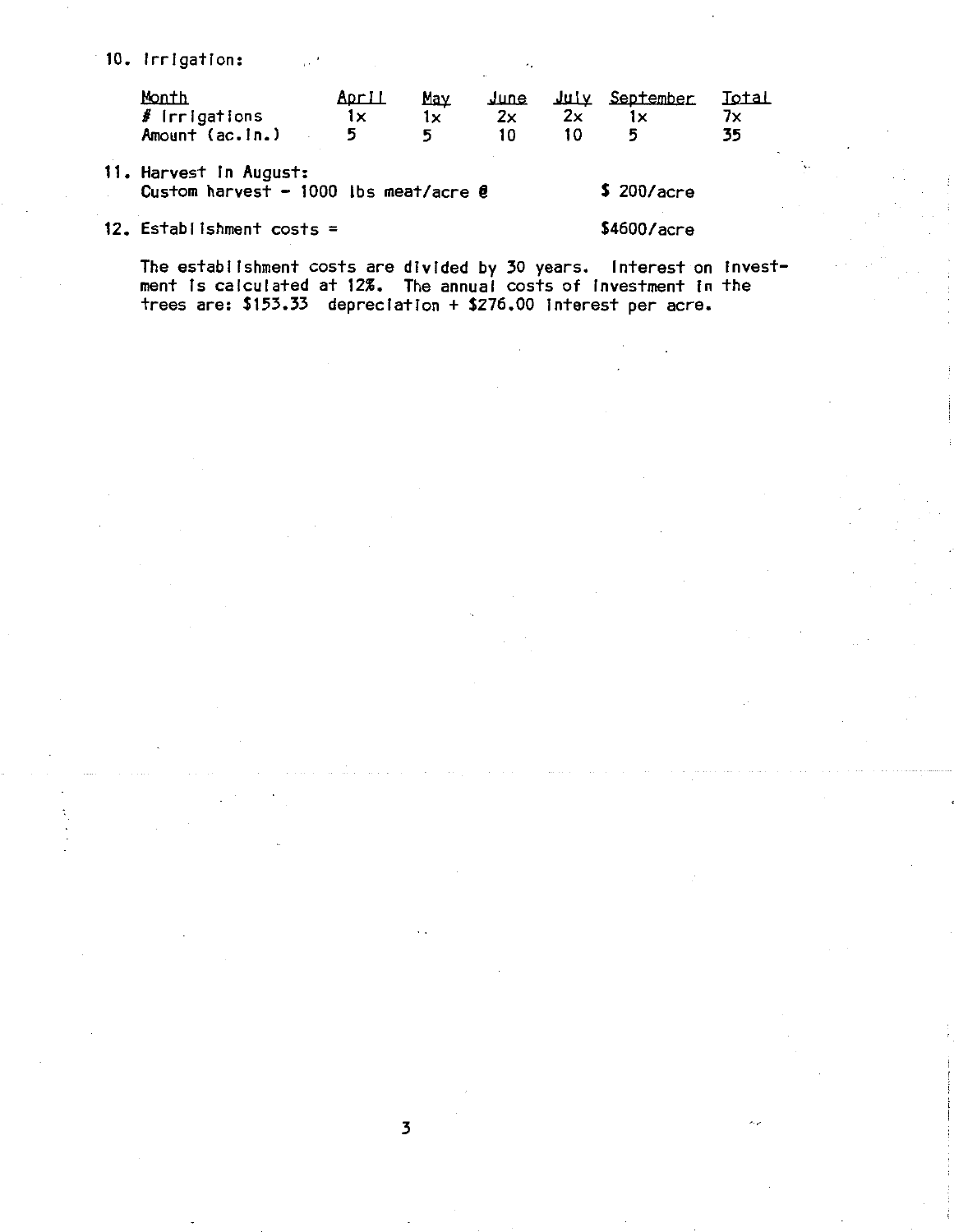SAMPLE COSTS TO PRODUCE ALMONDS Yolo and Solano Counties - 1987

|                                                     | $\sim$ $^{\prime}$ |                  |                         | into the whole contricts  This            |                       |       |                     |      |
|-----------------------------------------------------|--------------------|------------------|-------------------------|-------------------------------------------|-----------------------|-------|---------------------|------|
| Labor Rate:                                         |                    |                  |                         | \$6.50 /hr. skilled labor                 | Interest Rate: 12.80% |       |                     |      |
|                                                     |                    |                  | \$5.00 /hr. field labor |                                           | Yield:                |       | 1,000 lbs meat/acre |      |
|                                                     | Labor              |                  |                         | - Cash and Labor Costs per Acre --------- |                       |       |                     |      |
|                                                     | <b>Hours</b>       | Labor            | Fuel &                  | --------------- Materials --------------  |                       |       | Total               | Your |
| Operation                                           | per Acre           |                  | Repairs                 | Kind and Quantity                         |                       | Cost  | Cost                | Cost |
| Cultural costs:                                     |                    |                  |                         |                                           |                       |       |                     |      |
| Pruning                                             | 10. O              | \$50.00          | \$2.48                  |                                           |                       |       | \$52                |      |
| Brush Removal                                       | 20                 | 13.00            | 3,52                    |                                           |                       |       | 17                  |      |
| Poling (2X)                                         | 16.0               | 80.00            |                         |                                           |                       |       | 88                  |      |
| Herbicide (3X)                                      |                    |                  |                         | <b>Materials</b>                          |                       | \$57. | 57                  |      |
| Application costs                                   | 1,5                | 9.75             | 5.81                    |                                           |                       |       | 16                  |      |
| Pest/Disease Sprays (SX)                            |                    |                  |                         | <b>Materials</b>                          |                       | 115   | 115                 |      |
| Application costs                                   | 1.5                | 9.75             | 21.20                   |                                           |                       |       | 31                  |      |
| <b>Bees</b>                                         |                    |                  |                         | $2$ Hives $e$ \$20                        |                       | 40    | 40                  |      |
| Rodent control                                      | $\cdot$ 5          | 3.25             | 1.56                    | Materials + Rent machine                  |                       | -1    | 6                   |      |
| Fertilize thru sprinkler                            |                    |                  |                         | 200 lbs. N e .30/lb.                      |                       | 60    | 68                  |      |
| Howing (3X)                                         | 1.5                | 9. 75            | 12.57                   |                                           |                       |       | 22                  |      |
| Irrigation $(7 \times 5^*)$                         | 3, 5               | 17.50            | 11.95                   | Pump costs for 35 ac.in.                  |                       | 188   | 137                 |      |
| Costs for pick up truck                             |                    |                  | 10.85                   |                                           |                       |       | 11                  |      |
| Interest on operating capital 8 12.80% for 6 months |                    |                  |                         |                                           |                       |       | 39                  |      |
| total clutural costs                                | 36.5               | \$193            | \$78                    |                                           |                       | \$381 | \$683               |      |
| Harvest Costs:<br>Harvest                           |                    |                  |                         | Custom harvest - \$200/acre               |                       |       | \$200               |      |
| TOTAL HARVEST COSTS                                 |                    |                  |                         |                                           |                       |       | \$280               |      |
| Cash overhead:                                      |                    |                  |                         |                                           |                       |       |                     |      |
| Office and business costs                           |                    |                  |                         |                                           |                       |       | \$70                |      |
| County Taxes                                        |                    |                  |                         |                                           |                       |       | 33                  |      |
| Equipment Insurance                                 |                    |                  |                         |                                           |                       |       | 3                   |      |
| TOTAL CASH OVERHEAD COSTS                           |                    |                  |                         |                                           |                       |       | \$105               |      |
| total cash costs                                    |                    |                  |                         |                                           |                       |       | \$389               |      |
| tutal cash cost per pound                           |                    |                  |                         |                                           |                       |       | \$.99               |      |
|                                                     |                    | Per Production   |                         |                                           | Annual Cost -         |       |                     |      |
| Investment                                          |                    | Acre             |                         | Depreciation                              | Interest @ 12.00%     |       |                     |      |
| Land @ \$2,500/Acre                                 |                    | \$2,562          |                         |                                           | \$307                 |       | \$387               |      |
| Equipment & buildings                               |                    | 690              |                         | 牯                                         | 41                    |       | 96                  |      |
| Trees (30 yr. depreciation)                         |                    | 4,600            |                         | 153                                       | 276                   |       | 429                 |      |
| total investment costs                              |                    | \$7,852          |                         | \$208                                     | 1625                  |       | \$833               |      |
| total, costs per acre                               |                    |                  |                         |                                           |                       |       | \$1,822             |      |
| Cost per pound e                                    |                    | 1,000 lbs. yield |                         |                                           |                       |       | \$1.82              |      |

 $\hat{\mathcal{A}}$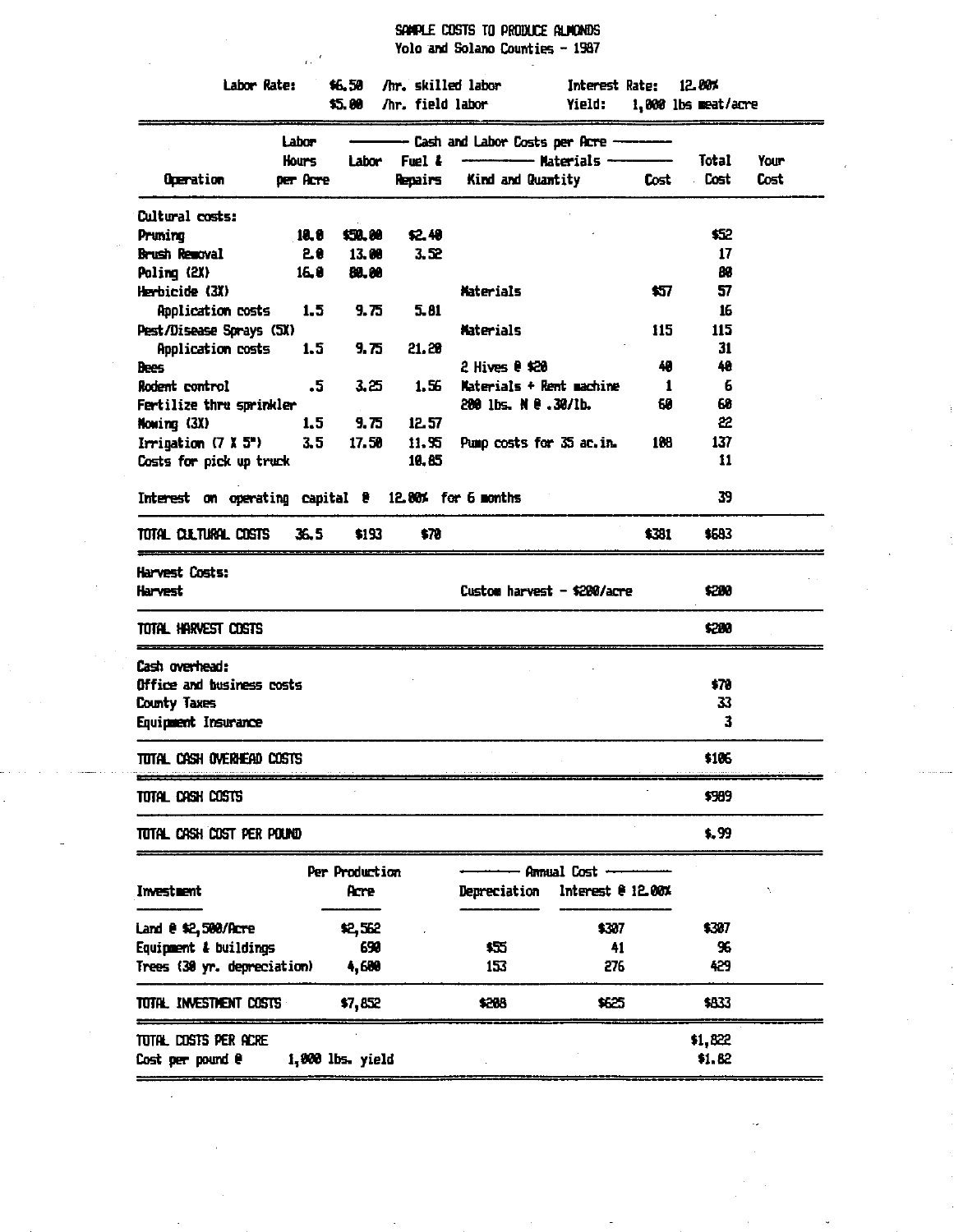# MONTHLY SUMMARY OF<br>SAMPLE COSTS TO PRODUCE ALMONDS Yolo and Solano Counties - 1987

| <b>Operation</b>              | Jan  | Feb  | Nar  | Apr          | Hay          | Jun          | Jul              | Aug   | Sep  | 0ct  | Nov  |       | Dec TOTAL        |
|-------------------------------|------|------|------|--------------|--------------|--------------|------------------|-------|------|------|------|-------|------------------|
| Cultural costs:               |      |      |      |              |              |              |                  |       |      |      |      |       |                  |
| Pruning                       |      |      |      |              |              |              |                  |       |      |      |      | \$52  | \$52             |
| Brush Removal                 |      |      |      |              |              |              |                  |       |      |      |      | 17    | 17               |
| Poling (2X)                   |      |      |      |              |              |              |                  |       |      |      |      | 48    | 80               |
| Herbicide (3X)                |      |      |      |              |              | 钻            | \$33             |       |      |      | \$18 |       | 57               |
| Application costs             |      |      |      |              |              |              | 6                |       |      |      | 6    |       | 16               |
| Pest/Disease Sprays (5X)      |      | \$31 |      |              | \$31         |              | 57               |       |      |      |      | 31    | 115              |
| Application costs             |      | 12   |      |              | 6            |              | ٠6               |       |      |      |      | 6     | 31               |
| Bees                          |      | 48   |      |              |              |              |                  |       |      |      |      |       | 48               |
| Rodent control                |      |      |      | \$6          |              |              |                  |       |      |      |      |       | 6                |
| Fertilize thru sprinkler      |      |      |      |              | 60           |              |                  |       |      |      |      |       | 68               |
| Mowing (3X)                   |      |      | \$7  |              |              | 7            | 7                |       |      |      |      |       | 22               |
| Irrigation $(7 \times 5)$     |      |      |      | 20           | 59           | 39           | 39               |       | \$28 |      |      |       | 137              |
| Costs for pick up truck       | \$1  | 1    | 1    | $\mathbf{1}$ | $\mathbf{1}$ | $\mathbf{1}$ | 1                | 1     | 1    | \$1  | 1    | 1     | 11               |
| Interest on operating capital | 3    | 3    | 3    | 3            | 3            | 3            | 3                | 3     | 3    | 3    | 3    | 3     | 39               |
| TOTAL CULTURAL COSTS          | \$4  | \$88 | \$12 |              | \$30 \$121   | \$61 \$117   |                  | \$44  | \$24 | \$4  | \$28 | \$151 | \$683            |
| Harvest Costs:                |      |      |      |              |              |              |                  |       |      |      |      |       |                  |
| Harvest                       |      |      |      |              |              |              |                  | 200   |      |      |      |       | 200              |
| TOTAL HARVEST COSTS           |      |      |      |              |              |              |                  | \$208 |      |      |      |       | \$200            |
|                               |      |      |      |              |              |              |                  |       |      |      |      |       |                  |
| Cash overhead:                |      |      |      |              |              |              |                  |       |      |      |      |       |                  |
| Office and business costs     | 6    | 6    | 6    | 6            | 6            | 6            | 6                | 6     | 6    | 6    | 6    | 6     | 70               |
| <b>County Taxes</b>           |      |      |      | 16           |              |              |                  |       |      |      |      | 16    | 33               |
| Equipment Insurance           | 3    |      |      |              |              |              |                  |       |      |      |      |       | 3                |
| Tutal Cash overhead costs     | \$9  | \$6  | \$6  | \$22         | \$6          | \$6          | \$6              | \$6   | \$6  | \$6  | \$6  | \$22  | \$105            |
| Total CASH COSTS              | \$13 | \$94 | \$17 |              | \$52 \$127   |              | \$67 \$123 \$250 |       | \$39 | \$10 |      |       | \$34 \$173 \$989 |

t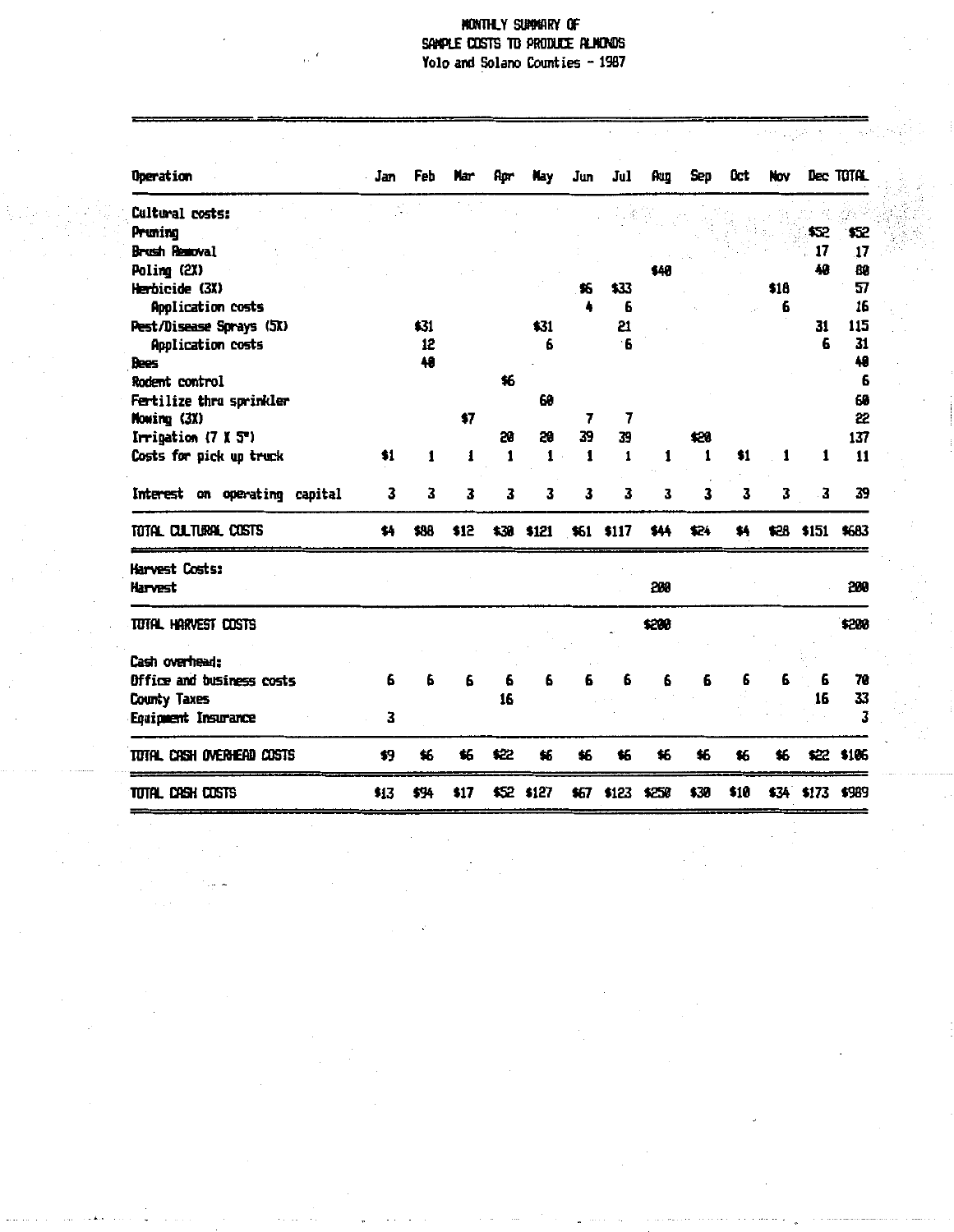#### PRODUCTION COST ASSUMPTIONS FOR PRUNES

Yolo and Solano Counties - 1987

The following list contains a detailed description of the equipment, time requirement, amount and type of materials used and other assumptions pertaining to the sample costs of producing prunes fn Yolo and Solano Counties.

- 1. Prune in December: Equipment: Misc. pruning equipment - 20 hrs/acre @ \$.03/hr = \$ 0.60/acre Labor:  $$1.25/$  tree x  $108$  trees/acre = \$135/acre
- 2. B~ush removal fn December: Equipment: 45 HP tractor plus brush rake  $-$  .75 hr  $$3.52/hr = $2.64/acre$ Labor:  $1.50$  hours/acre  $\ell$  \$6.50/hour = \$ 9.75/acre
- 3. Herbicides: Nov: Strip spray - Surflan plus Roundup on 1/4 acres 4 lbs/acre  $\ell$  64.83/gal(4 lb/gal) = 1 qt Roundup/acre  $\ell$  \$87.00/gal = Spray adjuvant = Equipment: 45 HP tractor and weed sprayer -<br>0.5 hr/acre  $\ell$  \$4.79/hr = Labor - 0.5 hr/acre  $\ell$  \$6.50/hr = HERBICIDE TOTAL -\$16.21/acre \$ 5.44/acre \$ 0.25/acre \$ 2.40/acre  $$3.25/accre$ \$27.55/acre

4. Pest and Disease Sprays:

| Date<br>Jan | Material<br>Di az i non<br>01 I | Rate/acre<br>Applied<br>4 ibs<br>$6$ gal | Cost/unit<br>\$4.27/1b<br>\$2.39/gal | Cost/acre<br>\$17.08<br>\$14.34 |
|-------------|---------------------------------|------------------------------------------|--------------------------------------|---------------------------------|
| Mar         | Bloom spray                     | 1 Ib                                     | \$21.32/1b                           | \$21.32                         |

Application and labor:

| Date         | Description                     | <u>Hours/acre</u> | \$/hour      | <u>Cost/acre</u> |
|--------------|---------------------------------|-------------------|--------------|------------------|
| Jan          | 70 HP tractor                   | 0.3               | \$5.50       | \$1.65           |
|              | Speed sprayer-pto               | 0.3               | \$8.64<br>÷. | \$2.59           |
|              | Labor                           | 0.3               | \$6.50       | \$1.95           |
| Mar          | 70 HP tractor                   | 0.3               | \$5.50       | \$1.65           |
|              | Speed sprayer-pto               | 0.3               | \$8.64       | \$2.59           |
|              | Labor                           | 0.3               | \$6.50       | \$1.95           |
|              | Pest and Disease Spray Summary: |                   |              |                  |
| <u>Date</u>  | <u>Materials</u>                | Application       | <u>Labor</u> | <u>Total</u>     |
| Jan          | \$31.42                         | \$4.24            | \$1.95       | \$37.61          |
| Mac          | \$21.32                         | 24                | \$ 1.95      | \$27.51          |
| <b>TOTAL</b> | \$52.74                         | \$8.48            | \$3.90       | \$65.12          |

1

5. Bees - 1 hive @ \$11/hive in March.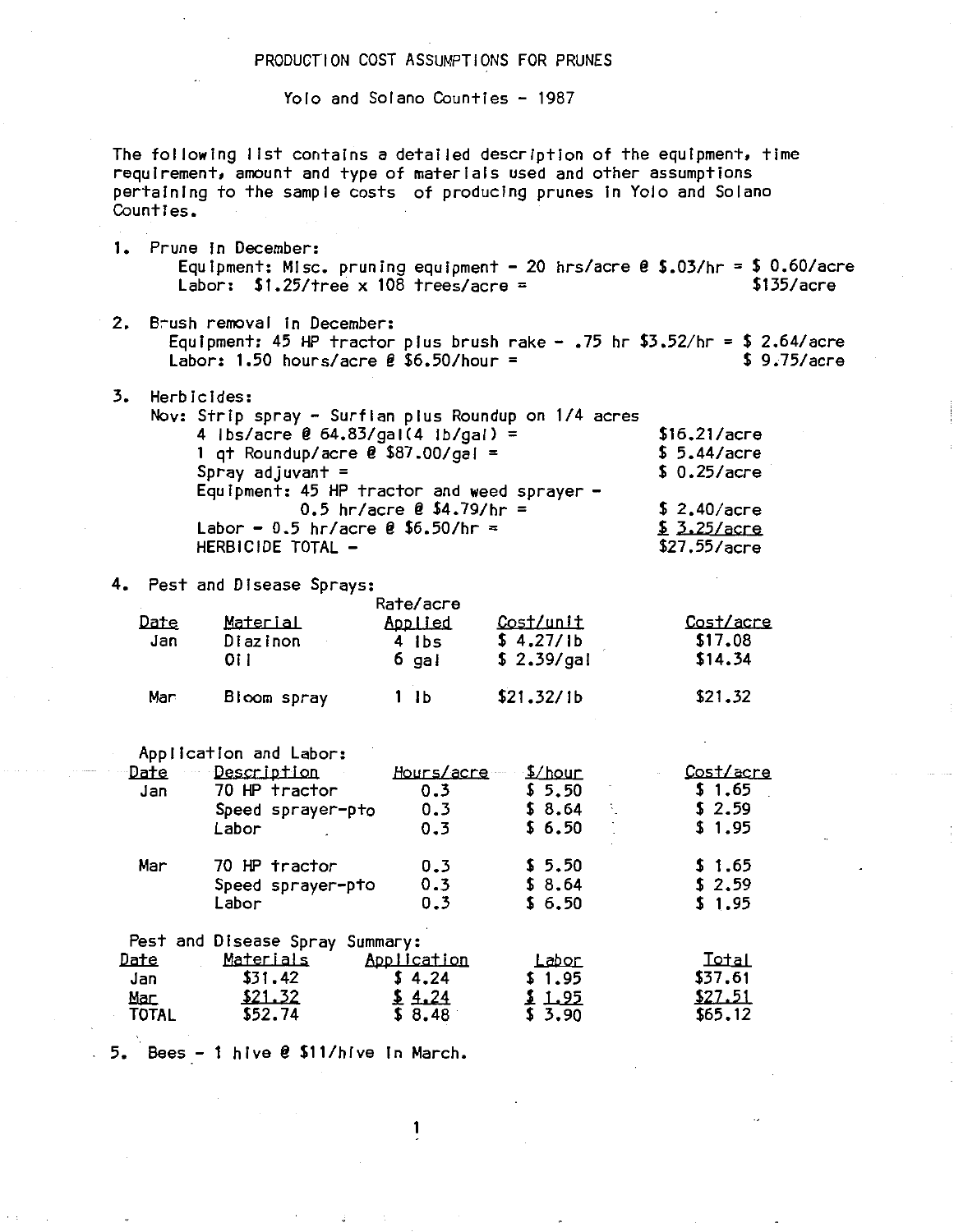|    | <b>b.</b> The trees in April: (every other year)<br>Rope: $$0.15/\text{tree} \times 108 \text{ trees/acre} = $16.20/\text{acre} / 2 = $8.10/\text{acre}.$<br>Labor: 3 hours/acre $\ell$ \$5.00/hr = \$15.00/acre /2 = |                          |                |                         |                   | \$7.50/acre.                                                                                                                                                                                                                                                                                          |                                          |  |
|----|-----------------------------------------------------------------------------------------------------------------------------------------------------------------------------------------------------------------------|--------------------------|----------------|-------------------------|-------------------|-------------------------------------------------------------------------------------------------------------------------------------------------------------------------------------------------------------------------------------------------------------------------------------------------------|------------------------------------------|--|
|    | 7. Fertilizer:<br>May: (through sprinkler) 100 pounds $N \theta$ \$0.30/lb = \$30/acre                                                                                                                                |                          |                |                         |                   |                                                                                                                                                                                                                                                                                                       |                                          |  |
|    | Sep: 1,500 lbs/acre Potassium Sulfate -                                                                                                                                                                               |                          |                |                         |                   | 1/4 acreage every 4 years - \$262/acre /4 yrs = $$65.50/accr$ e/yr<br>Equipment: Rent machine $\ell$ \$2.50/acre /4 yrs = $\ell$ \$ 0.63/acre/yr<br>45 HP tractor x 1 hr/acre $\ell$ \$3.12/hr /4 = \$ 0.78/acre/yr<br>Labor: 1 hr/acre /4 yrs = 0.25 hr/acre/yr $\theta$ \$6.50/hr = \$ 1.63/acre/yr |                                          |  |
| 8. | Mow weeds in April and July:<br>Equipment: 70 HP tractor & mower 0.5 hr/acre $\ell$ \$8.38/hr x 2 = \$ 8.38/acre<br>Labor: 0.5 hrs/acre $\ell$ \$6.50 x 2 =                                                           |                          |                |                         |                   |                                                                                                                                                                                                                                                                                                       | \$6.50/accre                             |  |
| 9. | Irrigation:                                                                                                                                                                                                           |                          |                |                         |                   |                                                                                                                                                                                                                                                                                                       |                                          |  |
|    | Month<br># Irrigations<br>Amount (ac.in.)                                                                                                                                                                             | April<br>$1\times$<br>5. | May<br>1x<br>5 | <u>June</u><br>2x<br>10 | علىلا<br>2x<br>10 | September<br>2x<br>5.                                                                                                                                                                                                                                                                                 | <b>I</b> stal<br>$7\times$<br>35         |  |
|    | 10. Harvest in August:<br>Custom harvest and haul (9 green tons/acre)<br>Dehydrate $-$                                                                                                                                |                          |                |                         |                   |                                                                                                                                                                                                                                                                                                       | $$27.50$ /ton green<br>\$64.50/ton green |  |
|    | 11. Establishment costs =                                                                                                                                                                                             |                          |                |                         |                   | \$5300/accre.                                                                                                                                                                                                                                                                                         |                                          |  |

The establishment costs are divided by 30 years. Interest on invest-<br>ment is calculated at 12%. The annual costs of investment in the trees are: \$176.67 depreciation + \$318.00 interest per acre.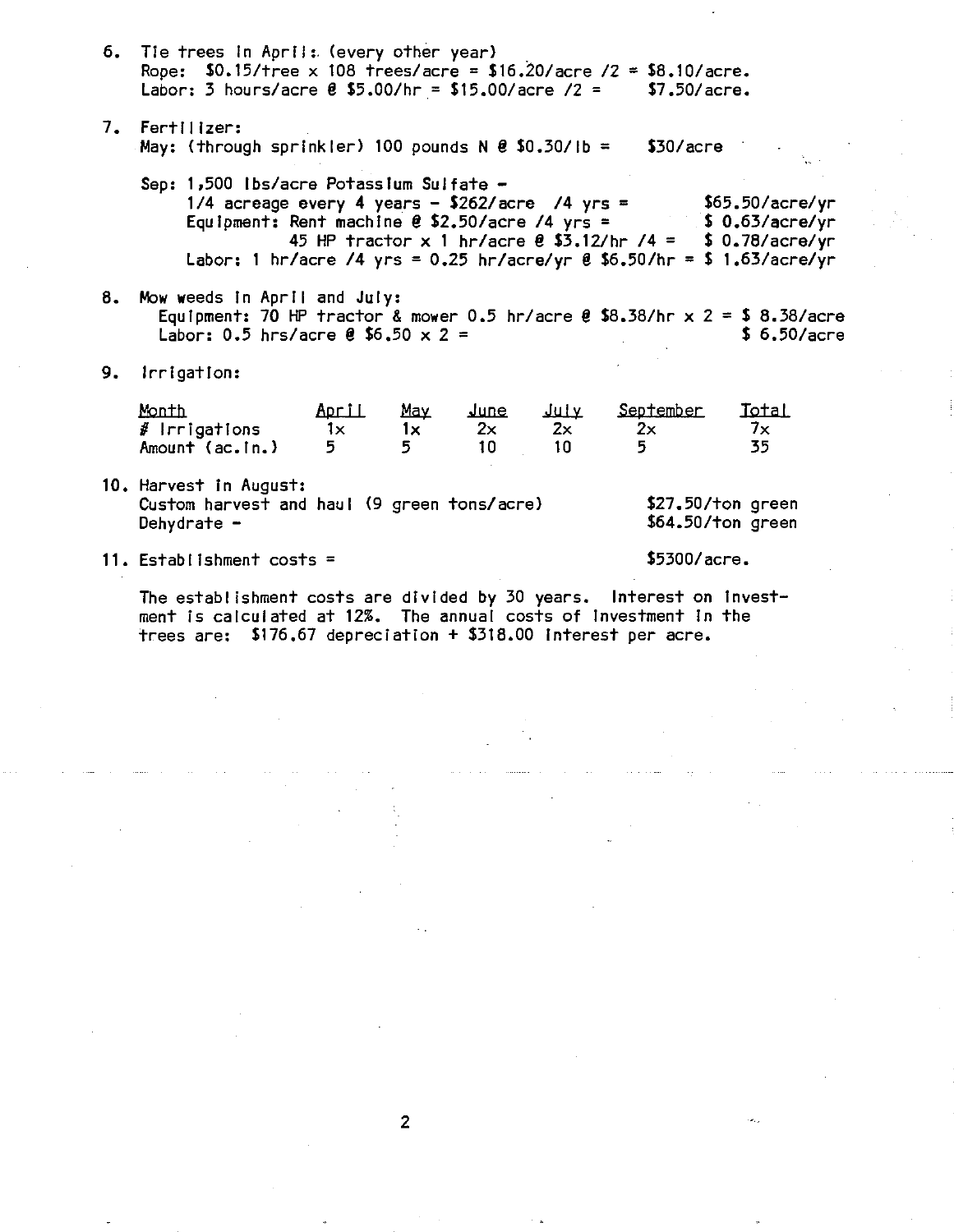SPAPLE COSTS TO PRODUCE PRUNES Yolo and Solano Counties - 1987

| Labor Rate:                                         | \$6.50<br>\$5.00 | /hr. skilled labor<br>/hr. field labor |                                    | Interest Rate:<br>9<br>Yield:     |       | 12.00%<br>tons/acre (green) |      |
|-----------------------------------------------------|------------------|----------------------------------------|------------------------------------|-----------------------------------|-------|-----------------------------|------|
|                                                     |                  |                                        | - Cash and Labor Costs per Acre -- |                                   |       |                             |      |
| Hours                                               | Labor            | Fuel &                                 |                                    | --------- Materials ------------- |       | Total                       | Your |
| Operation<br>per Acre                               |                  | Repairs                                | Kind and Quantity                  |                                   | Cost  | Cost                        | Cost |
| <b>Cultural costs:</b>                              |                  |                                        |                                    |                                   |       |                             |      |
| Pruning                                             | 20.0 \$135.00    | \$,60                                  | \$1.25/tree                        |                                   |       | \$1.35                      |      |
| Brush Removal                                       | 1.5<br>9.75      | 2.64                                   |                                    |                                   |       | 12 <sub>2</sub>             |      |
| Herbicide (1X)                                      |                  |                                        | Materials                          |                                   | \$22  | 22                          |      |
| Application costs                                   | .5<br>3.25       | 2.40                                   |                                    |                                   |       | 6                           |      |
| Pest/Disease Sprays (2X)                            |                  |                                        | Materials                          |                                   | 53    | 53                          |      |
| Application costs                                   | 3.98<br>.6       | 8. 48                                  |                                    |                                   |       | 12                          |      |
| Bees                                                |                  |                                        | 1 Hive @ \$11                      |                                   | 11    | 11                          |      |
| Tie trees                                           | 1.5<br>7.58      |                                        | Rope @ \$0.15/tree                 |                                   | B     | 16                          |      |
| Fertilize                                           |                  |                                        | UN32 + K2504                       |                                   | 96    | 96                          |      |
| <b>Application costs</b>                            | .3<br>1.63       | . 7B                                   | Rent machine                       |                                   | 1     | 3                           |      |
| Mowing (2X)                                         | 1.0<br>6.50      | 8.38                                   |                                    |                                   |       | 15                          |      |
| Irrigation $(7 \times 5)$                           | 3.5<br>17.50     | 11.95                                  | Pump costs for 35 ac.in.           |                                   | 108   | 137                         |      |
| Costs for pick up truck                             |                  | 10.85                                  |                                    |                                   |       | 11                          |      |
| Interest on operating capital 0 12.00% for 6 months |                  |                                        |                                    |                                   |       | 32                          |      |
| TUTAL CULTURAL COSTS                                | 28.9<br>\$185    | \$46                                   |                                    |                                   | \$298 | \$561                       |      |
| Harvest Costs:                                      |                  |                                        |                                    |                                   |       |                             |      |
| Custom harvest and haul                             |                  |                                        | @ \$27.50/ton green                |                                   |       | \$248                       |      |
| Dehydrate                                           |                  |                                        | @ \$64.50/ton green                |                                   |       | 581                         |      |
| TUTAL HARVEST COSTS                                 |                  |                                        |                                    |                                   |       | \$828                       |      |
| Cash overhead:                                      |                  |                                        |                                    |                                   |       |                             |      |
| Office and business costs                           |                  |                                        |                                    |                                   |       | \$70                        |      |
| County Taxes                                        |                  |                                        |                                    |                                   |       | 33                          |      |
| Equipment Insurance                                 |                  |                                        |                                    |                                   |       | 3                           |      |
| total Cash overhead costs                           |                  |                                        |                                    |                                   |       | \$106                       |      |
| TUTAL CASH COSTS                                    |                  |                                        |                                    |                                   |       | \$1,455                     |      |
| TUTAL CASH COST PER TON                             |                  |                                        |                                    |                                   |       | \$166                       |      |
|                                                     | Per Production   |                                        |                                    | - Annual Cost --                  |       |                             |      |
| Investment                                          | Acre             |                                        | Depreciation                       | Interest @ 12.00%                 |       |                             |      |
| Land @ \$2,500/Acre                                 | \$2,562          |                                        |                                    | \$307                             |       | \$307                       |      |
| Equipment & buildings                               | 698              |                                        | 耘                                  | 41                                |       | 96                          |      |
| Trees (30 yr. depreciation)                         | 5,380            |                                        | 177                                | 318                               |       | 495                         |      |
|                                                     | \$8,552          |                                        | \$231                              | \$667                             |       | \$898                       |      |
|                                                     |                  |                                        |                                    |                                   |       |                             |      |
| TUTAL INVESTMENT CUSTS<br>Total costs per acre      |                  |                                        |                                    |                                   |       | \$2,393                     |      |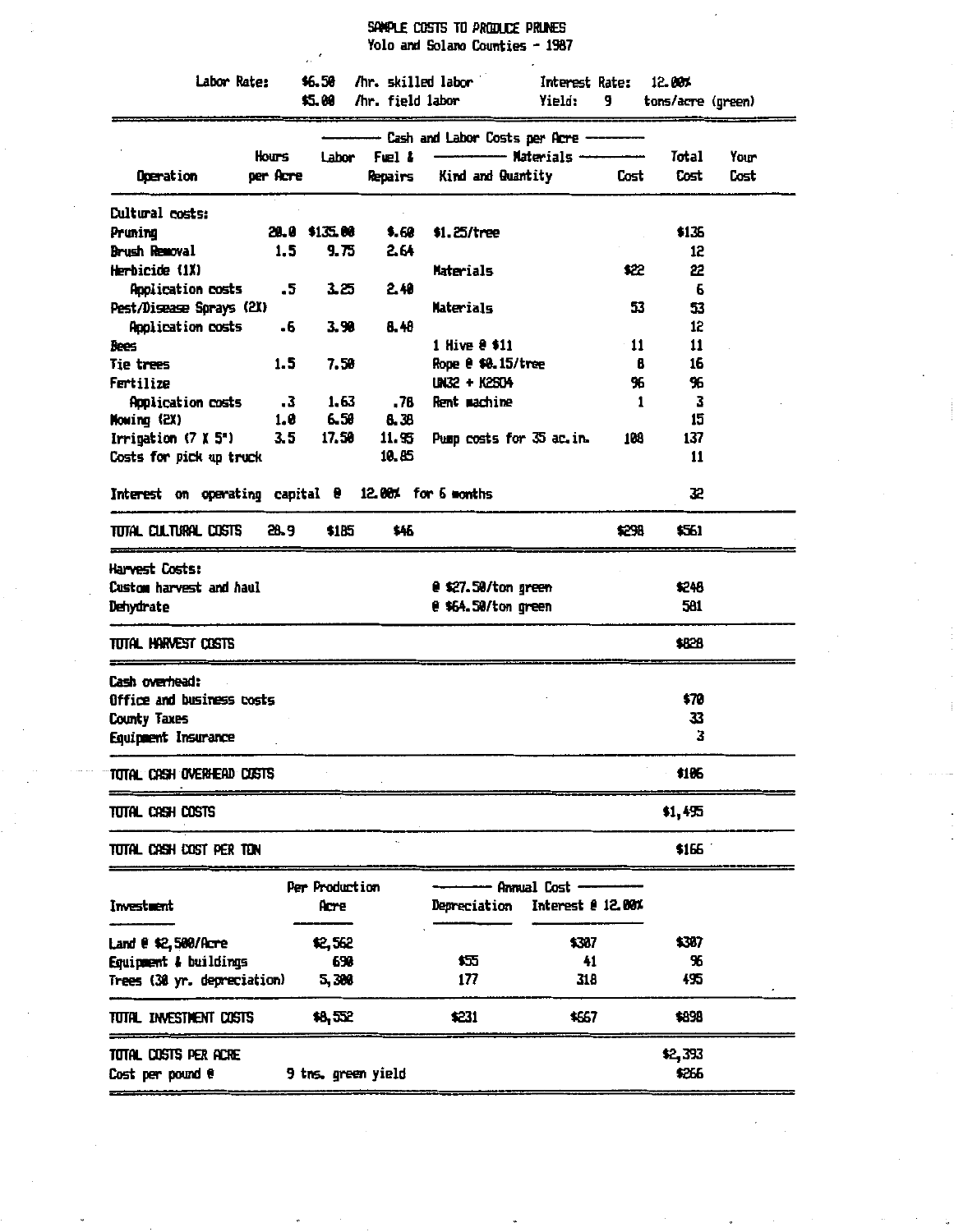# NONTHLY SUMMARY OF SAMPLE COSTS TO PRODUCE PRINES Yolo and Solano Counties - 1987

| <b>Operation</b>              | Jan  | Feb | Nar  | Apr  | Nay  | Jun  | Jul  | Aug   | Sep  | <b>Oct</b> | Nov  | Dec        | tutal   |
|-------------------------------|------|-----|------|------|------|------|------|-------|------|------------|------|------------|---------|
| Cultural costs:               |      |     |      |      |      |      |      |       |      |            |      |            |         |
| Pruning                       |      |     |      |      |      |      |      |       |      |            |      | \$135      | \$136   |
| Brush Removal                 |      |     |      |      |      |      |      |       |      |            |      | 12         | 12      |
| Herbicide (1X)                |      |     |      |      |      |      |      |       |      |            | \$22 |            | 22      |
| Application costs             |      |     |      |      |      |      |      |       |      |            | 6    |            | 6       |
| Pest/Disease Sprays (2X)      | \$31 |     | \$21 |      |      |      |      |       |      |            |      |            | 53      |
| Application costs             | 6    |     | 6    |      |      |      |      |       |      |            |      |            | 12      |
| Bees                          |      |     | 11   |      |      |      |      |       |      |            |      |            | 11      |
| Tie trees                     |      |     |      | \$16 |      |      |      |       |      |            |      |            | 16      |
| Fertilize                     |      |     |      |      | \$30 |      |      |       | \$66 |            |      |            | 96      |
| Application costs             |      |     |      |      |      |      |      |       | 3    |            |      |            | 3       |
| Mowing (2X)                   |      |     |      | 7    |      |      | \$7  |       |      |            |      |            | 15      |
| Irrigation $(7 \times 5^m)$   |      |     |      | 20   | 28   | \$39 | 39   |       | 29   |            |      |            | 137     |
| Costs for pick up truck       | 1    | \$1 | 1    | 1    | 1    | 1    | 1    | \$1   | 1    | \$1        | 1    | 1          | 11      |
| Interest on operating capital | 3    | 3   | 3    | 3    | 3    | 3    | 3    | 3     | 3    | 3          | 3    | 3          | 32      |
| TOTAL CULTURAL COSTS          | \$41 | \$4 | \$42 | \$46 | 怀    | \$43 | \$50 | \$4   | \$92 | \$4        |      | \$31 \$152 | \$561   |
| Harvest Costs:                |      |     |      |      |      |      |      |       |      |            |      |            |         |
| Custom harvest and haul       |      |     |      |      |      |      |      | 248   |      |            |      |            | 248     |
| Dehydrate                     |      |     |      |      |      |      |      | 581   |      |            |      |            | 591     |
| TUTAL HARVEST COSTS           |      |     |      |      |      |      |      | \$828 |      |            |      |            | \$828   |
| Cash overhead:                |      |     |      |      |      |      |      |       |      |            |      |            |         |
| Office and business costs     | 6    | 6   | 6    | 6    | 6    | 6    | 6    | 6     | 6    | 6          | 6    | 6          | 78      |
| County Taxes                  |      |     |      | 16   |      |      |      |       |      |            |      | 16         | 33      |
| Equipment Insurance           | 3    |     |      |      |      |      |      |       |      |            |      |            | 3       |
| total CASH overhead costs     | \$9  | \$6 | \$6  | \$22 | \$6  | \$6  | \$6  | \$6   | \$6  | \$6        | \$6  | \$22       | \$106   |
| TOTAL CASH COSTS              | \$50 | \$9 | \$48 | \$68 | \$39 | \$49 | \$56 | \$837 | \$98 | \$9        | \$37 | \$174      | \$1,495 |